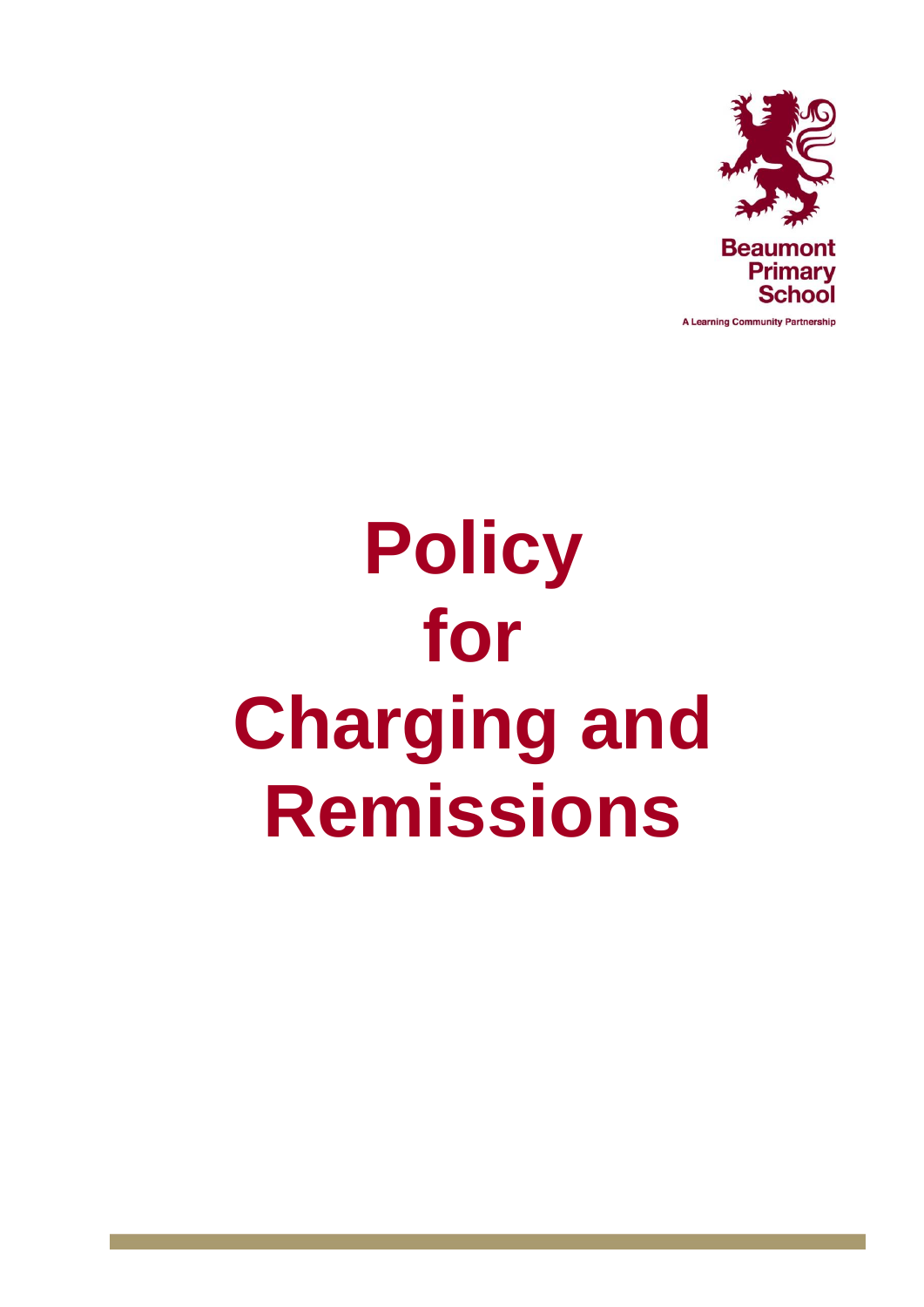# **Beaumont Primary School**

# **Charging and Remissions Policy**

#### **Introduction**

The Headteacher and Board of Governors recognises the value of providing a wide range of experiences to enrich and extend pupils' learning and to contribute to their personal development. The Head Teacher and Board of Governors aims to promote and provide such experiences for the pupils of the school, both as part of a broad and balanced curriculum and as additional optional activities.

However, many of these activities have an associated cost and cannot be provided unless voluntary contributions are received or parents are charged for the cost. This policy will set out the circumstances in which charges will or will not be made for school activities and when charges may be waived in order to ensure that all pupils have an equal opportunity to benefit from school visits, curricular and extra-curricular activities.

# **Statement**

The policy complies with the requirements of the Education Act 1996.

Where 'parent' is referred to this will include adults with a responsibility for the pupil. We aim:-

- To make school activities accessible to all pupils regardless of family income
- To encourage and promote external activities which give added value to the curriculum
- To provide a process which allows activities to take place at a minimum cost to parents, pupils and the school
- To respond to the wide variations in family income while not adding additional unexpected burdens to the school budget.

# **Legislation – Educational During School Hours**

The DfE in its guidance to School Governors states that "education provided during school hours must be free. The definition of "education" includes materials, equipment and transport provided in school hours by school to carry pupils between the school and an activity." It goes on to advise that "although schools cannot charge for school time activities, they still invite parents and others to make voluntary contributions (in cash or in kind)"

When additional costs are incurred by Beaumont Primary School to enhance the curriculum opportunities for the pupils, parents may be requested to make voluntary contributions. However, no pupil will be left out of an activity because his or her parents cannot or will not make a contribution of any kind.

# **Education Outside School Hours**

The DfE in its guidance to School Governors states that "Parents can only be charged for activities that happen outside school hours when these activities are not a necessary part of the national curriculum or religious education. No charge can be made for activities that are an essential part of the syllabus for an approved examination. Charges may be made for other activities that happen outside school hours if parents agree to pay. The Education Reform Act 1988 described activities, which can be charged for as "optional extras".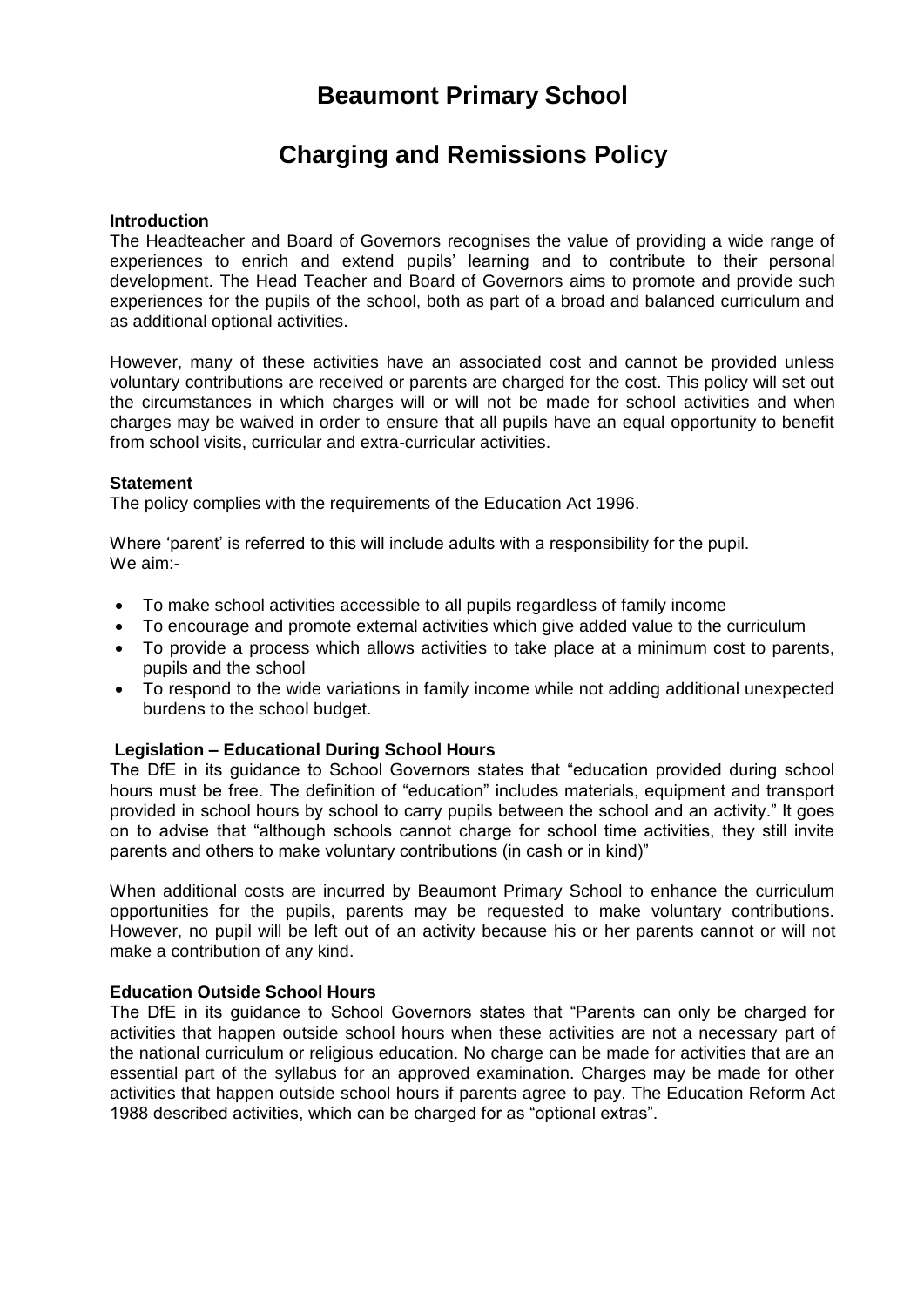# **Remissions**

To ensure that access to activities reflects intentions, Beaumont Primary School will implement the following Remissions Policy. The fundamental aim of this policy is to ensure that all pupils gain fully from everything that the school is able to offer them and is based on an understanding of the relationship between low income, entitlement and access. This policy takes into account the very real and persistent difficulties which people on low income have in meeting the costs of educational activities for their children.

Where parents are in receipt of Income Support, Income Based Jobseekers Allowance, Support under part IV of the Immigration & Asylum Act 1999 or Child Tax Credit (provided that Working Tax Credit is not also received), the Board of Governors will observe its statutory requirement to remit in full the cost of board and lodgings for any residential activity that the school organised for the pupil if the activity is deemed to take place within school hours.

There may be cases of family hardship which make it difficult for pupils to take part in other particular activities for which a charge is made. When arranging a chargeable activity the Board of Governors will invite parents to apply in confidence for the remission of charges in part or in full. Authorisation of remission will be made by the Head Teacher in consultation with the Chair of Governors.

# **Data Protection of pupils and families**

Teachers will ensure that these children are not publicly identified and stigmatised. This is particularly important as the fear of stigmatisation is often a key element in the non-take up of Free School Meals. This will be accomplished by developing methods of collecting voluntary charges or dinner money, which do not identify children who do not contribute. Contributions towards School Fund will be requested at the start and end of every term half term through the school newsletter (Mufti Days £1.00).

#### **Contributions**

Voluntary contributions may be requested to help with providing activities even though they may be part of the normal school day or part of the National Curriculum.

If voluntary contributions are requested for an activity it should be clearly understood that there is no obligation to contribute and that if the parent is unable or unwilling to pay, the child will not be excluded from the activity.

If sufficient contributions are not received the activity may be cancelled.

#### **Charges**

The Board of Governors reserves the right to make a charge for the activities and items detailed below:

- Trips which are not part of the school curriculum or are outside the school day
- After school and pre-school clubs
- Damage to school property the cost of replacing any item, such as a broken window or defaced, damaged or lost book, where this is a result of a pupil's behaviour
- Visits to school by professionals e.g. Authors, storytellers, musicians, dancers, artists etc.
- Damage to school books (Reading scheme)

#### **Individual Music Tuition**

Charges may be made to parents for individual or group tuition in playing any musical instrument, even if such tuition takes place during school hours. Parental agreement and a signed contract will be obtained before the tuition is provided.